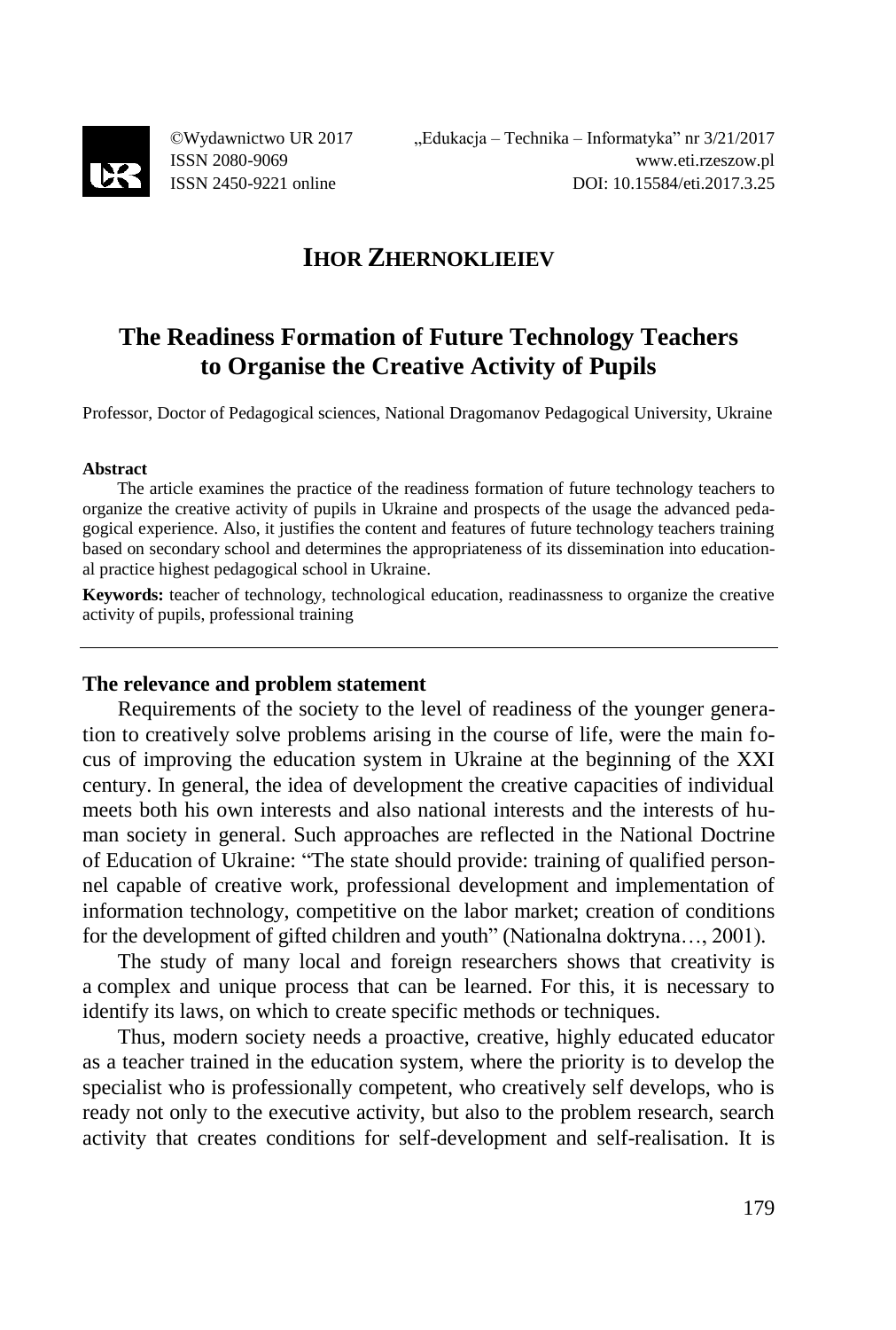known that generating the creative personality of pupil needs the creative personality – a teacher who not only has a thorough knowledge, but also creatively uses them improvising, experimenting, creating his own ways of solving practical problems.

This means that the problem of professional readiness formation of the future technology teachers to organize the creative activities of pupils caused by theoretical and practical tasks of improving the professional activity of new type specialist who versed in existing life and educational realities of modern society and the individual of modern teacher.

Modern local and foreign high school education practice gives reason to believe that the success of teacher technology training, as well as any subject teachers, largely depends on the systematically formed readiness to his future professional activity (Guttman, 2003).

That is why the relevance of solving the problem of improving the readiness in students requires finding of effective ways for forming in future teachers of technology the systematical knowledge and understanding of the content and nature of their professional activities concerning the organization of creative activity of pupils.

## **Analysis of recent research and publications**

Special requirement that relates to the future teachers of technology, given the state educational policy in Europe, is to professionally meet the level of development in society, modern science and industry. This approach in turn provides conditions for improving mental and physical abilities of each of the students with the purpose to form a law-abiding citizen-worker, creative personality, the mainstay of Western society.

There are teachers and scientists approached the problem of understanding the development of creative abilities of the individual, organizational and methodological support of the process of its implementation. In the works of prominent psychologists Vygotsky, Rubinstein, Leontiev the psychological aspects of creativity is most thoroughly described. Well-known educators Savchenko, Ilyina, Danilov, studied the methods, conditions of the formation the creativity and principles of creative activity of students. Works of Sukhomlynsky where questions of the theory and practice of training, education and development of children considered are of great importance for the organisation of work for development of creative abilities of pupils in the school. Some foreign scholars point the need to restructure teacher training courses, which resulted in the central core of teacher training is practice (Alexander, Makintur, Hirst and others). On the other hand, well-known European scientists Alamaki, Borg, Lindstrom, Kananoya, Kennedy, Peltonen, Rasmussen, Toerkauf, Shulman, Shon determined at different times importance of the formation of future teachers to the professional activity.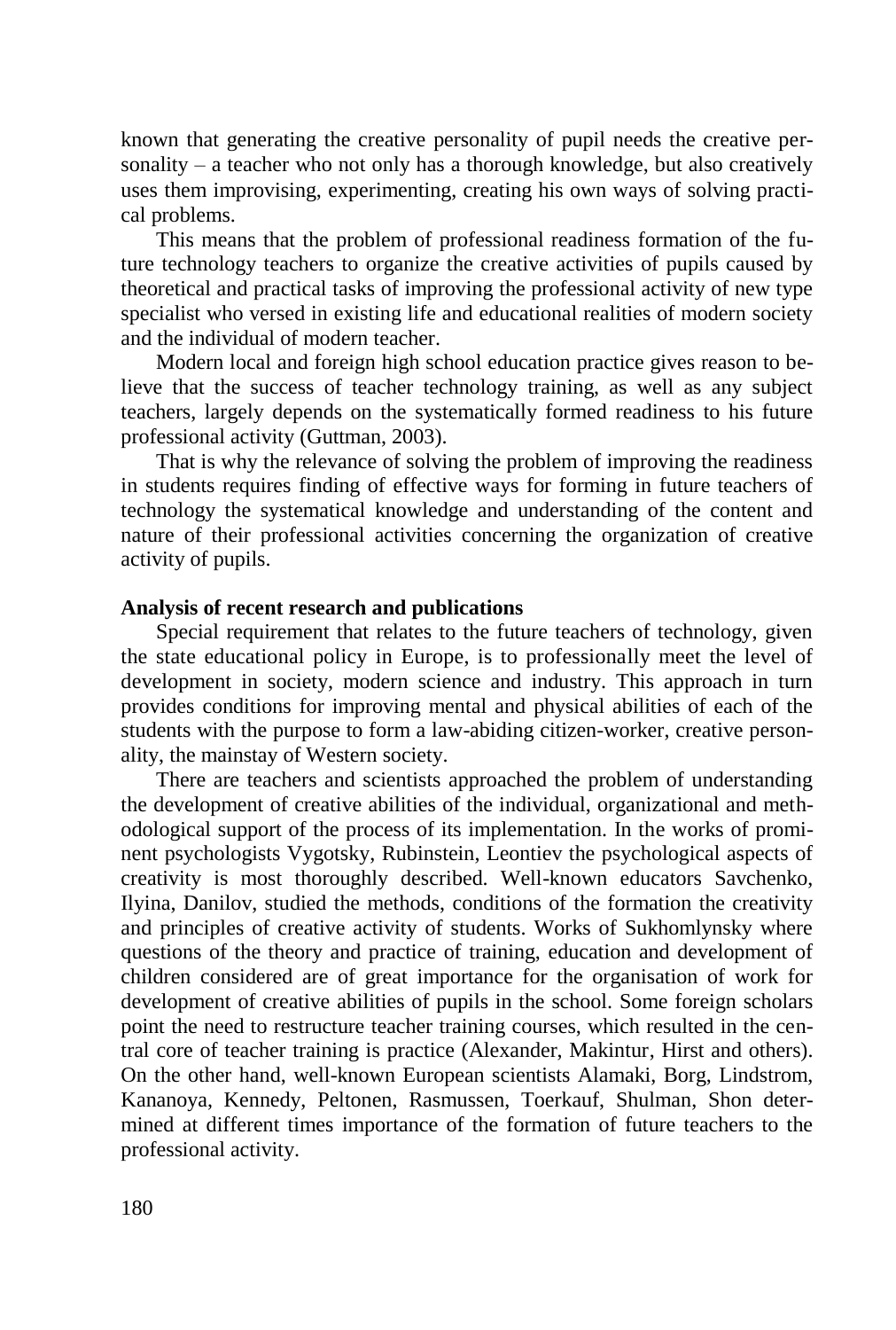At the same time, scientists of our country in their writings point to the fact that the current programs of higher pedagogical education for future teachers of technology in Ukraine may not provide in a sufficient degree the professional competence because of weak connection directly with the school (Vyhrusch, Madzihon, Sydorenko, Thorzhevskyy).

Therefore, the **goal** of the presented paper is to consider the content and features of formation of professional readiness of the future technology teachers to organize creative activities of pupils within the professional training of students on the basis of a comprehensive educational institution.

#### **The main material research**

After the entry of Ukraine into the European educational community, the urgency of modernization of higher pedagogical education in Ukraine that aims at improving quality of specialists training in accordance with European standards, is growing permanently.

Today a lot of talk about improving the quality of educational activities in different areas of education, since the ability to pedagogical creativity of the teacher is one of his professional qualities. Essence of the term – creative component in the educational sphere is determined by the general structure of teaching and educational activity in which the mandatory elements are the process of creativity by itself, product of creative activity, personality of the teacher as a professional, creative abilities, the conditions within which the creativity is going on. The "Ukrainian Pedagogical encyclopedic dictionary" under the definition of "methods of cognitive activity of pupils" noted that "the creativity of pupils in their cognitive activity is characterized by the following features: a) it is controlled by the teacher and in the course of deployment can be corrected and adjusted by the set guidelines and corresponding indicators; b) all creative acts of pupils previously are played by the teacher in his mind and imagination, ie the results of creative activity do not have an objective novelty and great public importance. Thus, the teacher may not only carry out systematic and purposeful leadership of cognitive activity of students, but also specially prepare them for creative way of mastering scientific information. In a system of such training, a great place belongs to teaching pupils the methods of one or another science".

However, the difficulties that accompany local future teachers of technology due to low level of formation of readiness for professional activities, are in many components of the professional training of students. Particularly during pedagogical practice student feels it: in communication with schoolchildren; in mastering by student-intern of pedagogical technologies and techniques; in organization of project and technological activities at the lessons of technologies; inconsistency of logistic support lessons, pupils and students by manuals and textbooks; absence of a system in the organization of prolect activity of pupils of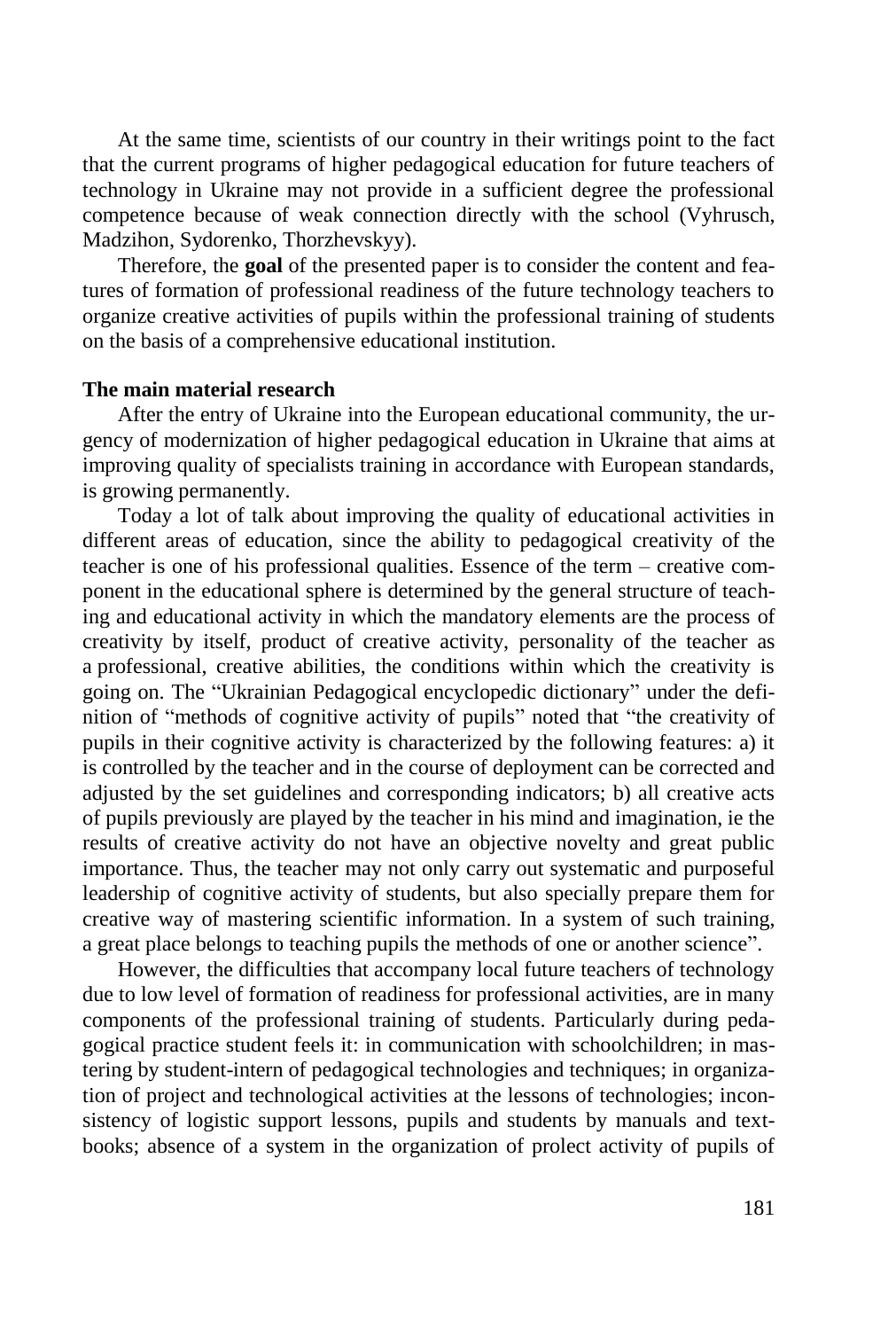basic and high school; weak interaction between schools and institutions on improvement of technological education; inconsistency in financing of material and technical base of school educational workshops.

The readiness of technology teacher to organize creative activity of pupils is defined by us as a set of motives of professional activities related to the organization of creative and constructive activities, obtained knowledge about the nature of creative constructive work and patterns of its organization in the pedagogical process, as well as Gnostic, project, constructive, organizational, communicative and reflexive skills required for effective organization of creative activity of pupils.

Traditionally, during the formation of practical readiness of students for future professional activity, we presume that practical training on conducting of test lessons using training games and exercises do not fully allow students to understand the changes in the level of development of their professional qualities and competences (Davydov, 1986).

Direction of educational process to the development of creative abilities had received confirmation in the works of several local scientists regarding the stages of such activities. In particular, the first phase analyzed the content of educational material for each direction. Creativeness of training content is determined by how it promotes assimilation imagination, associative memory in high school; formation in them problem vision, the ability to nominate hypothesis, revealing of inconsistencies, overcoming the inertia of thinking; acquiring of skills to analyze, integrate and synthesize information; development of interpersonal communication, integrity and independence of perception, thinking divergency, search and converting style of thinking and its alternativeness; the establishment of a positive "I- concept", development of communicative creative skills, independence and creative activity. In the second stage, educational process comprises the following teaching and educational and creative tasks which ensure effective usage of the content of each topic for development of motivation, the respective competencies, creative skills and mental processes of the individual. The third – special courses aimed at developing creative skills of senior pupils in the process of search and research activity. This approach ensured empowering of educational environment, the real integration of schools, extracurricular institution and higher education. Thus, a practical component of methodology assumes creating logistical, organizational, technological, psychological and pedagogical conditions to ensure the effectiveness of educational and developmental work of branch of pedagogical university in the school. Providing logistical conditions with regard to their compliance with topics of student research should be based on cooperation agreements with universities, research institutions, research and production enterprises (Tykhenko, 2010). Based on the current European "two-phase" model of training future teachers of technology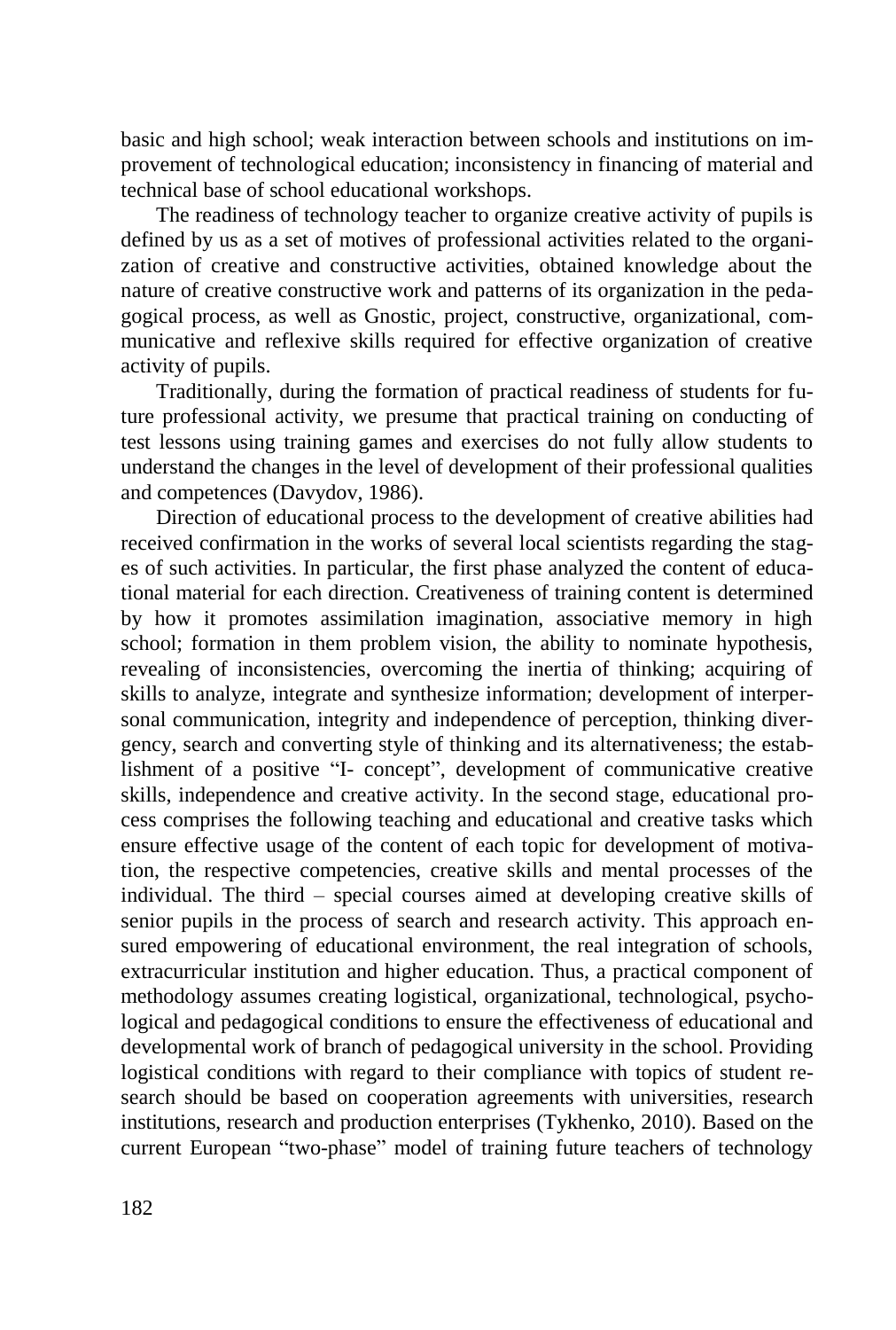we have developed the concept of Learning and Scientific Center of technological and vocational education as a separated devision of pedagogical university (Further LSC). At the core activity of LSC, research and practically oriented nature of professional training students in the conditions secondary school was determined.

This training consists in full immersion of future technology teachers in environment of their chosen profession, the application of innovative pedagogical technologies, research activity and engineering activity. It should be noted that the choice of forms and methods of work with students in the classroom, attention is directed to the efficacy of appropriate methods, activating creativity of the student, business, role games, analyzing of specific work situations, the problem presentation of material and other. Using the business, role- and other games as a method of development the creative activity of pupils the following objectives are solved:

– purposeful acquaintance of pupils with the content of professions which are the focus of the educational task,

– familiarizing of pupils with the creative aspect of the professional activity;

– determination of their own abilities and preferences within professional self-determination by professional testings,

– detailed analysis of the prospects for mastery of specific knowledge and skills or certain profession as a whole,

– creation of organizational and pedagogical conditions for individual and group project and technological activity with processing of examplary object of work.

In this future technology teacher focuses on the development of creative abilities of pupils autonomy because professional interests and inclinations of the pupils more fully manifest through creativity. Further, in all places of approbation of the project, it was established: a significant increase of the interest of future teachers of technology in their own professional future; rising technological culture of students; activation of student research activities in the technologies where they are developing together with university professors – training projects for labor training, curriculum for circles of technical creativity, pedagogical projects about content and methods for conducting of lessons, scientific student work, portfolios, workbooks, developings of exercises and testing materials for project and technological teaching of pupils; increasing the quality and number of publications of students' research articles, significantly increased the level of student reports based on professional competencies acquired during pedagogical practice. It should be noted that in the context of our study, we understand the competence as generalized qualities and abilities of the individual, enabling the most universal usage and application of already been formed knowledge and skills (Zhernoklieiev, 2012).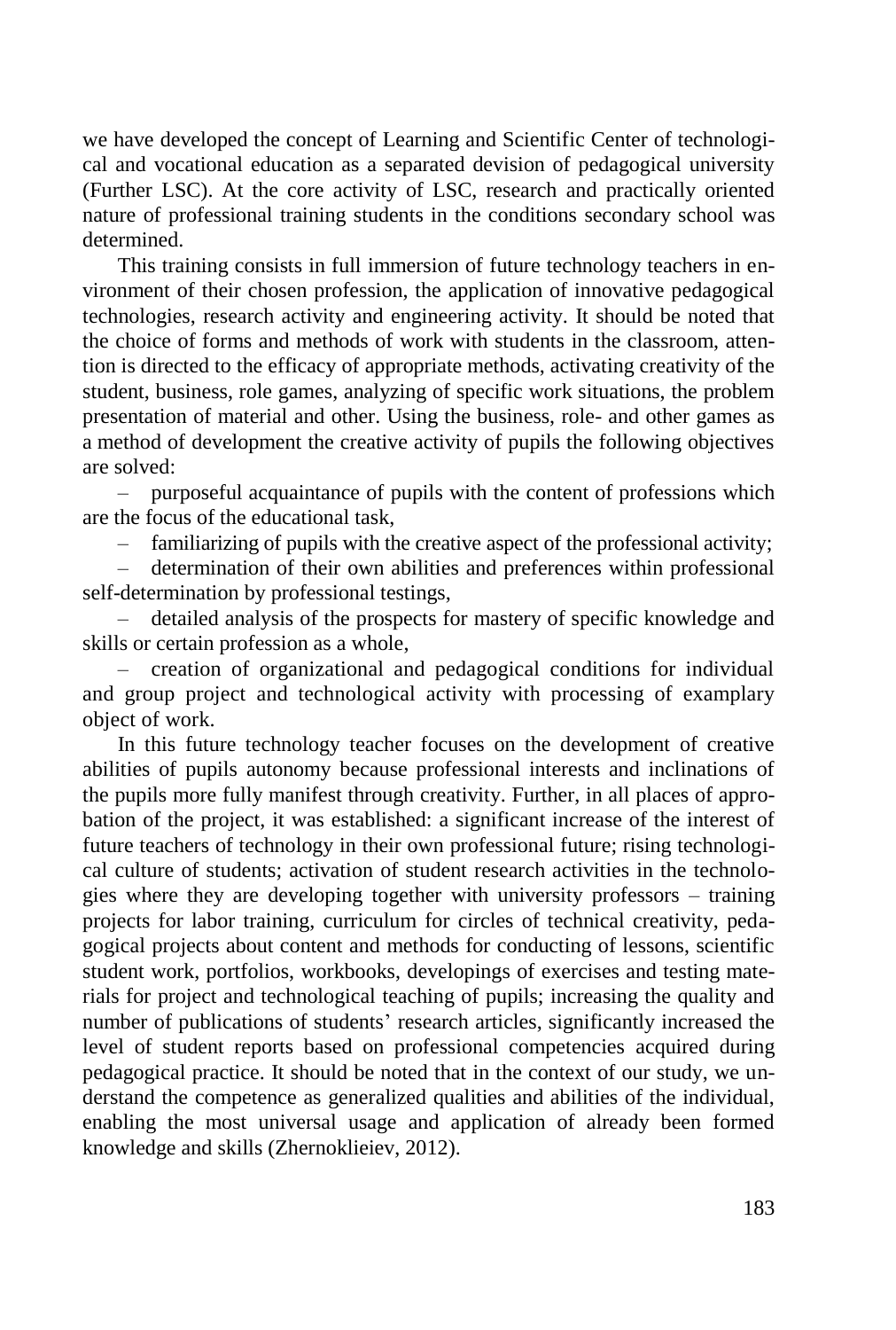In the process of organizing the work with creative projects on the lessons of labor training, readiness of students-interns as future technology teachers to the professional activity has gained further development. The activity of LSC has changed the role of secondary school – from passive to active cooperation in the preparation of future technology teachers. It should be noted that in these conditions, reflective component of future technology teacher readiness to the organization of creative activity of pupils includes: formation of reflexive position to assess the readiness to the leadership of creative activity of pupils; professional and personal centration on pupil in the learning process (subjective orientation); personal involvement in reflexively reflected learning situation that is manifested in understanding personal involvement in and responsibility for the results of the pupils activity; construction and adaptation of educational material according to the capabilities of pupils; forecasting the possible difficulties; stimulation of his independent actions in deciding the content of the creative organization of pupils activity.

Among the future teachers of technologies which are participating in the LSC, self-education (work in libraries, consulting with more experienced teachers and leading faculty members, exchange of views on various meetings of the teachers of the school and students, seminars, conferences of exchange of experience and the latest techniques and advances in teaching science) has gained popularity. It is known that improving of educational achievements, developing pedagogical knowledge in the process of self education requires no additional pedagogical load and therefore government spending, but it is suitable only for those who are highly motivated to learn. Such motivation in students – future teachers of technology and pupils ensured by opportunity to improve the practical skills of various kinds in innovative training and labor activity within the LSC.

Our research found that the practical implementation of the above approaches to theory and methods of teaching technologies within the common educational space "Higher Educational Institution – School" goes with a significant advance in getting students the knowledge and practical skills in an environment of future profession that provides sustainable growth of professional competence. Research work also included the stay of students from European countries in the LSC, where the exchange of experience in training of technology teachers at the level of "teacher-student", "student-student", as well as joint seminars with leading teachers – metodologists carried out.

## **Conclusions**

When conducting joint theoretical and practical classes the task of technology teacher training in Ukraine was assessed as highly efficient and deemed to have a significant educational effect creative use of national and foreign experience. Considering such classes in the broader context of Ukraine's integration